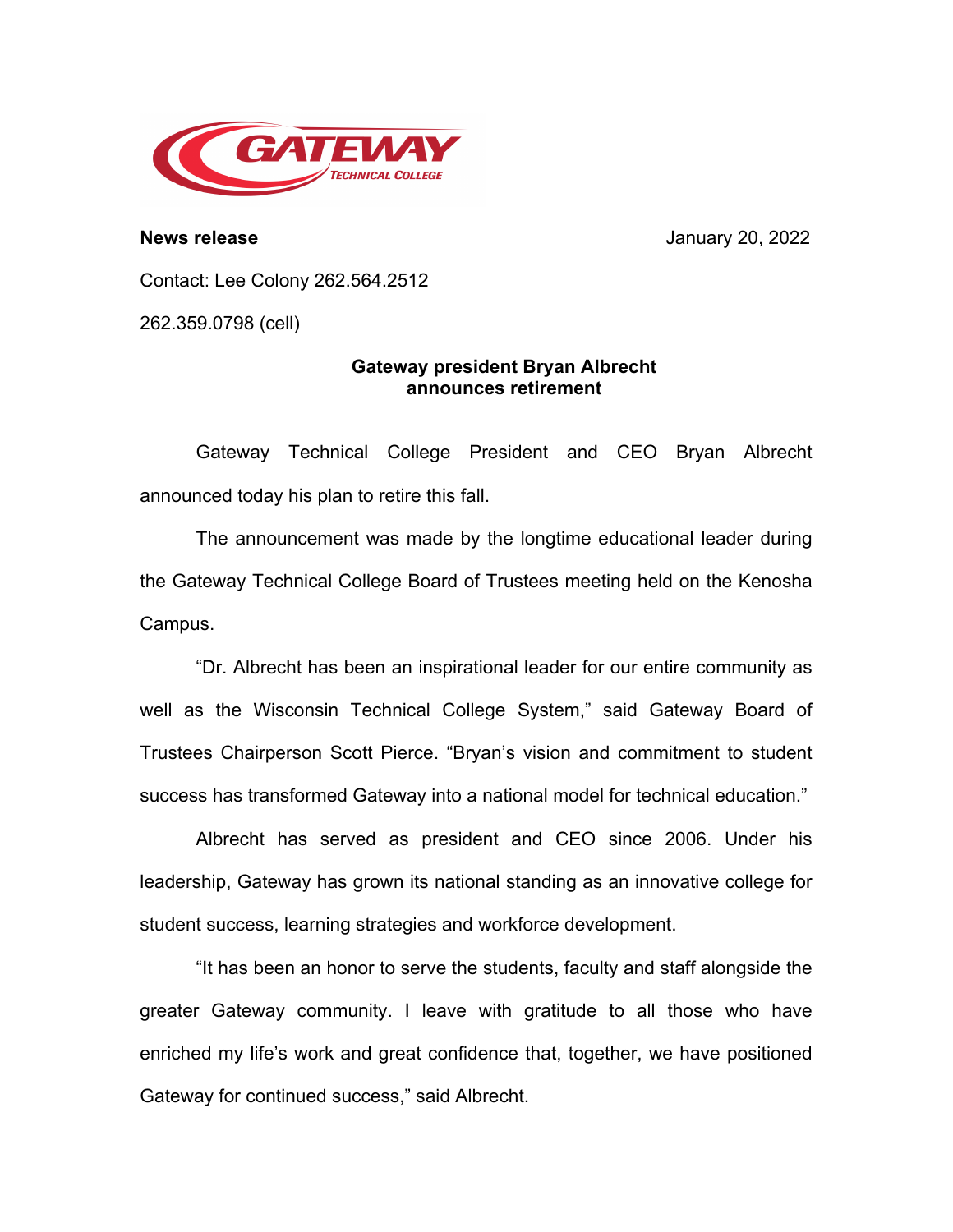The board of trustees will immediately begin a national search for the next leader of Gateway.

"Bryan always puts students first and has been a champion for creating affordable and equitable pathways for all students," said Zaida Hernandez-Irisson, Gateway Board Trustee and alumni.

Albrecht leaves Gateway on a strong financial footing, confirmed by the college's annual independent financial audit, as well a strong path to the future through a number of new initiatives such as a recent approval by the University of Wisconsin Board of Regents granting Gateway the ability to offer associate of arts and associate of science degrees. His work in higher education and workforce training has been recognized locally, regionally and nationally.

Albrecht has also received several professional accolades for his work, including being selected for the National Coalition of Certification Centers Founder's Award and the Wisconsin Association for Career and Technical Education's Lifetime Achievement Award.

In 2003, Albrecht joined Gateway as associate vice president for Advanced Technology, leading corporate partnerships and advanced technology strategies. In 2005, he was promoted to chief academic and operating officer and, in 2006, took the helm as president and chief executive officer.

He has had an exceptional 38-year career in education, serving as a teacher and coach for the Cornell and Kewaunee school districts. In 1987, Albrecht began his administration career as a consultant for technology education at the Wisconsin Department of Public Instruction, eventually serving